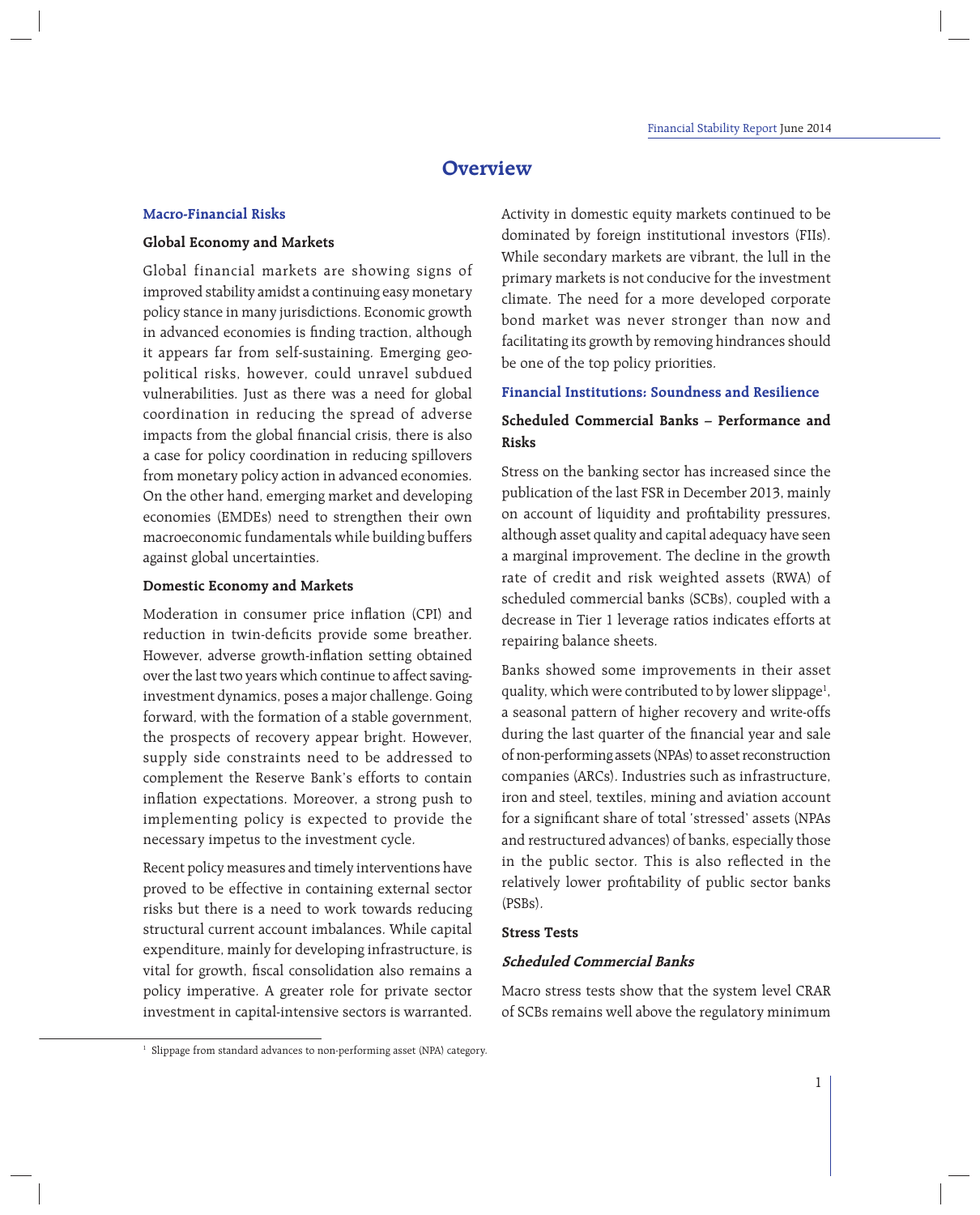#### Overview

even under severely adverse macroeconomic conditions while the 'expected loss' analysis indicates that the present level of provisions of SCBs may fall short in meeting the expected losses under such a (extreme but plausible) scenario.

### **Urban Co-operative Banks**

**Single** factor sensitivity analysis for scheduled urban co-operative banks (SUCBs) shows that although the system level CRAR remained above the minimum regulatory required level, a large number of banks will not be able to meet the required level of CRAR under the assumption of doubling of GNPAs.

### **Non-Banking Financial Companies**

Stress tests for non-banking finance companies (NBFCs) show that while there could be a shortfall in provisioning levels under stress scenarios, the higher CRAR level provides an additional cushion.

#### **Interconnectedness and Contagion Risks**

PSBs as a group remain the biggest overall net lender in the system, while new private sector banks and foreign banks continue to be relatively more dependent on interbank borrowings. The network analysis shows that banks with high 'interbank node risk' are seen to be the ones with large balance sheets, a substantial presence in the payment and settlement system and significant off-balance sheet activities, although the overall systemic importance of such banks is within comfortable range, at present. A contagion analysis shows that the failure of the biggest net borrower in the system causes the banking system to lose around 12 per cent of Tier I capital. However, the losses incurred by the banking system will be considerably low if an implicit state guarantee associated with PSBs is factored into the analysis.

#### **Financial Sector Regulation and Infrastructure**

#### **Banking Sector Regulation**

India is making steady progress in implementing global financial sector regulatory reforms while also taking into account domestic priorities. Challenges that have to deal with the asset quality and profitability of PSBs have brought the focus on PSBs' ownership patterns, governance structures and management processes. The spurt in the sale of NPAs to ARCs in the last two quarters and the increase in the restructuring of corporate sector advances point towards the need for a closer monitoring of the efficacy and effectiveness of such mechanisms. Efforts to de-stress the banking sector need to be complemented by necessary steps for developing bond markets. With the Indian government showing a greater resolve for fiscal consolidation, there is a strong case for encouraging PSBs to approach capital markets for meeting their additional capital requirements under pillars I and II of Basel III. This may require the PSBs to be subjected to the requirements of market discipline. Improvements in their valuations will provide an opportunity to raise requisite resources with minimum equity dilution.

#### **Shadow Banking Sector in India**

The shades of shadow banking in India's relatively underdeveloped financial markets are different, and unlike other major jurisdictions, the concerns in this regard mainly relate to a large pool of unregulated small entities with varying activity profiles. Given the low levels of financial literacy, there is a risk that the public may perceive them to be under some regulation. Also, technology-aided innovations in financial disintermediation in the form of crowd funding/P2P lending call for monitoring of such activities and regulatory preparedness. The increasingly significant financial market/treasury operations of large sized non-financial corporates may have implications for effectiveness of macro-prudential policy measures.

# **Regulation of the Securities and Commodities Derivatives Market**

Mutual funds and other asset management activities do not carry the risks experienced in other jurisdictions. However, the relatively lower growth in trading volumes in the cash segment of equity markets compared to that in the derivatives market, especially options, makes it imperative to review the differences in transaction costs in different segments of equity